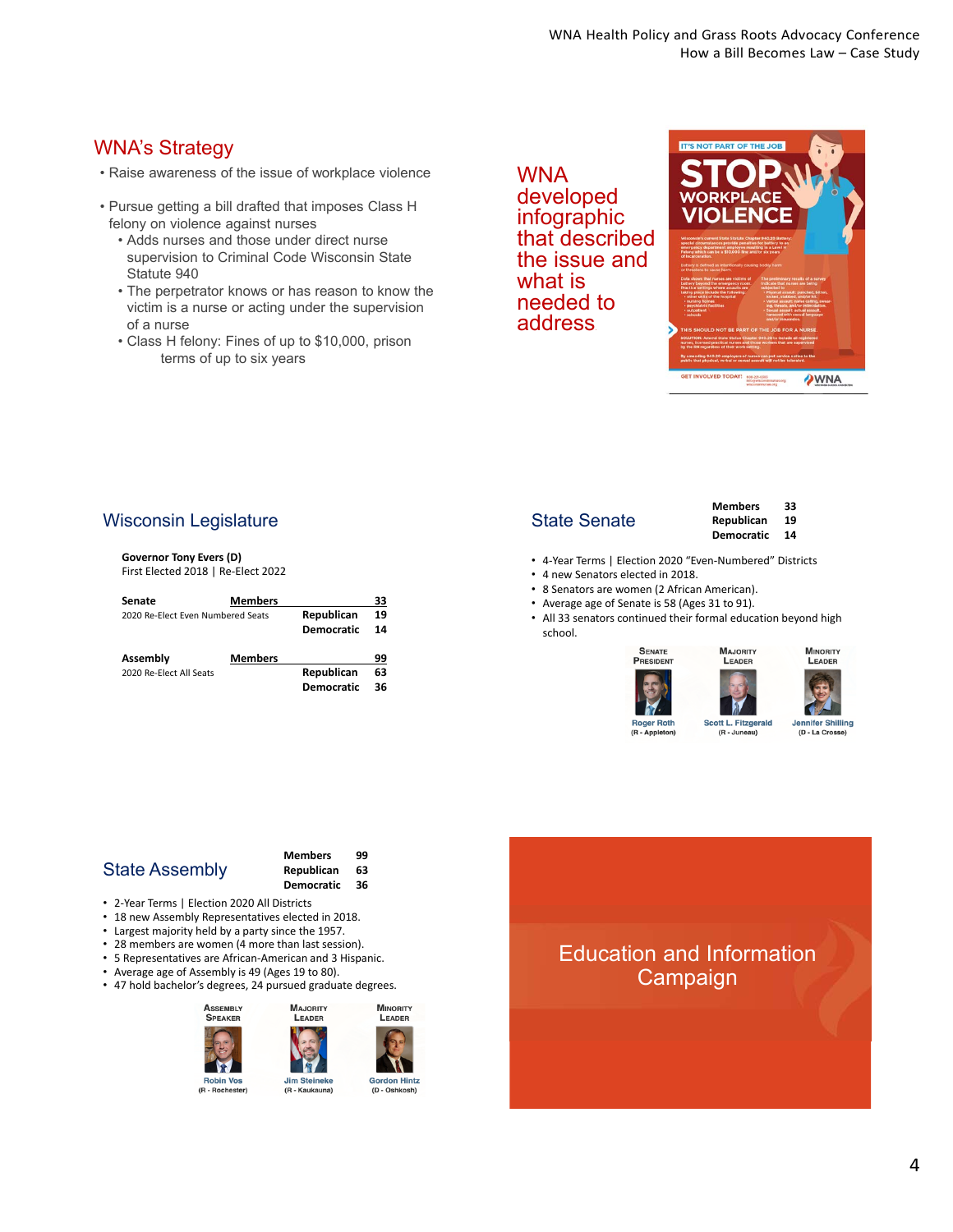### Who needs to know about the issue?

Who needs to be informed in order to get legislation introduced and passed?

### Who needs to know about the issue?

- Who needs to be informed in order to get legislation introduced and passed?
- Nurses as advocates and informers
- Legislators to support
- Employers to stay neutral
- The public for awareness (Media)

## Informing Nurses

- 2018 and 2019 WNA Nurses Day at the Capitol
	- Awareness
	- Understanding of the issue
	- Communication strategies
	- Informational materials
	- Meetings with legislators
	- Debrief
	- Follow-up
- Webinars and Social Media

## Informing Legislators

- In person meeting ... let's try it...
	- The issue
	- Facts
	- Personal stories
	- Solution
	- Ask

### Nurse Workplace Violence Legislation Lead Authors



Senator Dale Kooyenga Senate District 5 R‐Brookfield



Representative Gae Magnafici Assembly District 28 R‐Dresser

### Process

- Lead Authors
	- Work with constituents and WNA
	- Work with legislative drafter
- Bill draft LRB
	- WNA Nurses Day at the Capitol Legislators contacted
- Circulated for co-sponsorship
	- Nurses asked to contact their legislators to sign-on as co-sponsor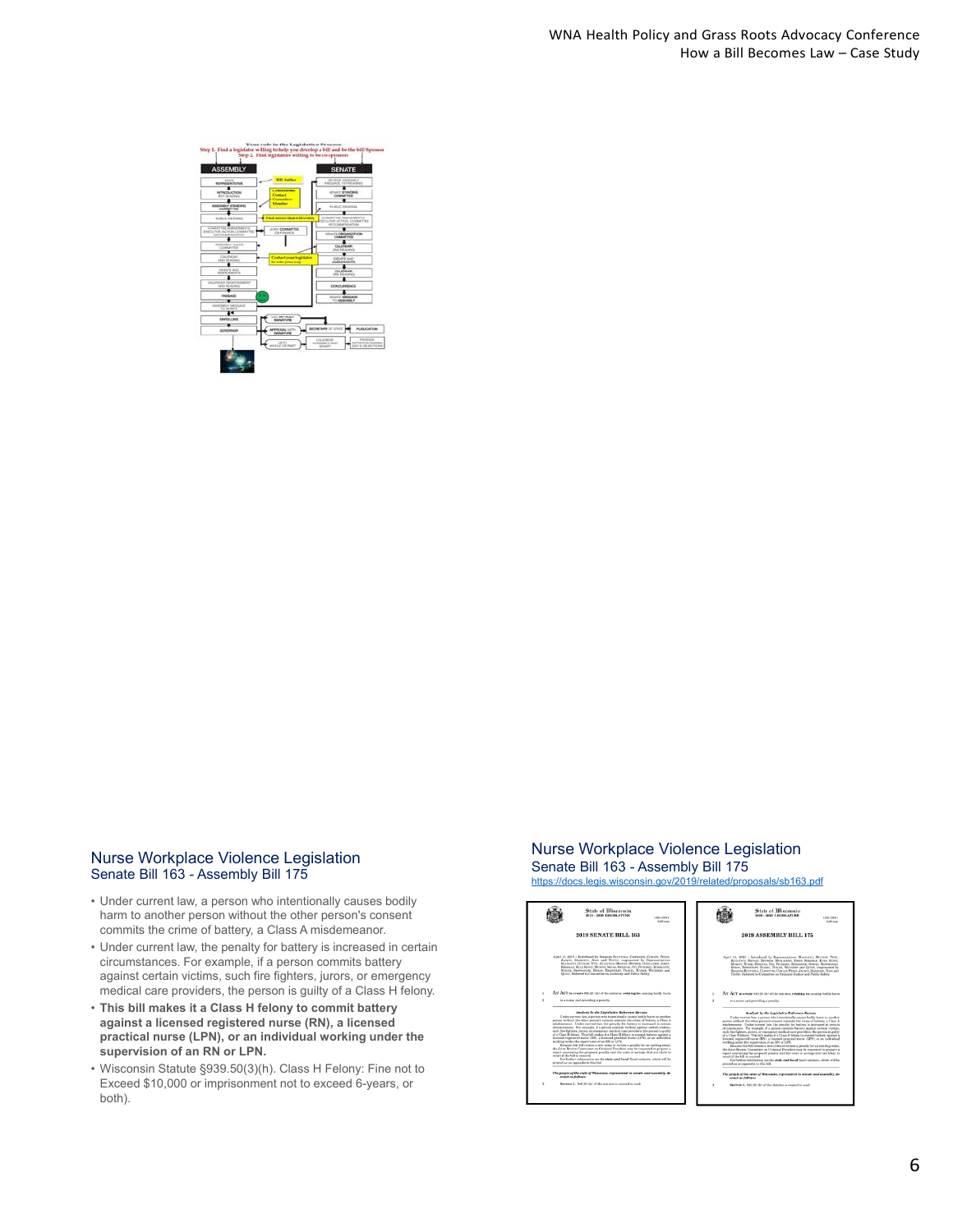#### Nurse Workplace Violence Legislation Senate Bill 163

### **Senate Committee on Judiciary & Public Safety** Committee Members:



Sen. Van Wanggaard, Chair (R‐Racine) – Retired Law

Enforcement Sen. André Jacque, Vice‐Chair (R‐DePere) Sen. Alberta Darling (R‐River Hills) Sen. Fred Risser (D‐Madison) ‐ Attorney Sen. Lena Taylor (D‐Milwaukee) ‐ Attorney

Public Hearing **9/17/19 10:00 am Rm. 411 South State Capitol**

#### Nurse Workplace Violence Legislation Assembly Bill 175

#### **Assembly Committee on Criminal Justice & Public Safety**

| <b>Committee Members:</b>         |
|-----------------------------------|
|                                   |
| Rep. Spiros, Chair (R-Marshfield) |

Rep. Sortwell, VC (R‐Two Rivers) Rep. Ott (R‐Mequon)\* Rep. Steffen (R‐Green Bay) Rep. Horlacher (R‐Mukwanago)\* Rep. Duchow (R‐Delafield)

Rep. Novak (R‐Dodgeville) Rep. Schraa (R‐Oshkosh) Rep. Krug (R‐Nekoosa) Rep. Crowley (D‐Milwaukee Rep. Spreitzer (D‐Beloit) Rep. Emerson (D‐Eau Claire) Rep. Stubbs (D‐Madison) Rep. McGuire (D‐Kenosha)\* \* *Attorney*

**Public Hearing Wednesday 9/18/19 State Capitol**



### Public Hearing

Lobbying and Advocating

Matching WNA members to the legislator who is member of…

Assembly Committee on Criminal Justice & Public Safety

- Senate Committee on Judiciary & Public Safety
- Why?

### **Testimony**

- The issue
- Facts
- Experiences
- Testifiers covered:
	- Overall issue
	- Employee health report
	- Survey results
	- Settings, hospital beyond emergency room, long term care and public health
- WPV Testimony https://wiseye.org/2019/09/18/assembly-committee-oncriminal-justice-and-public-safety-22/